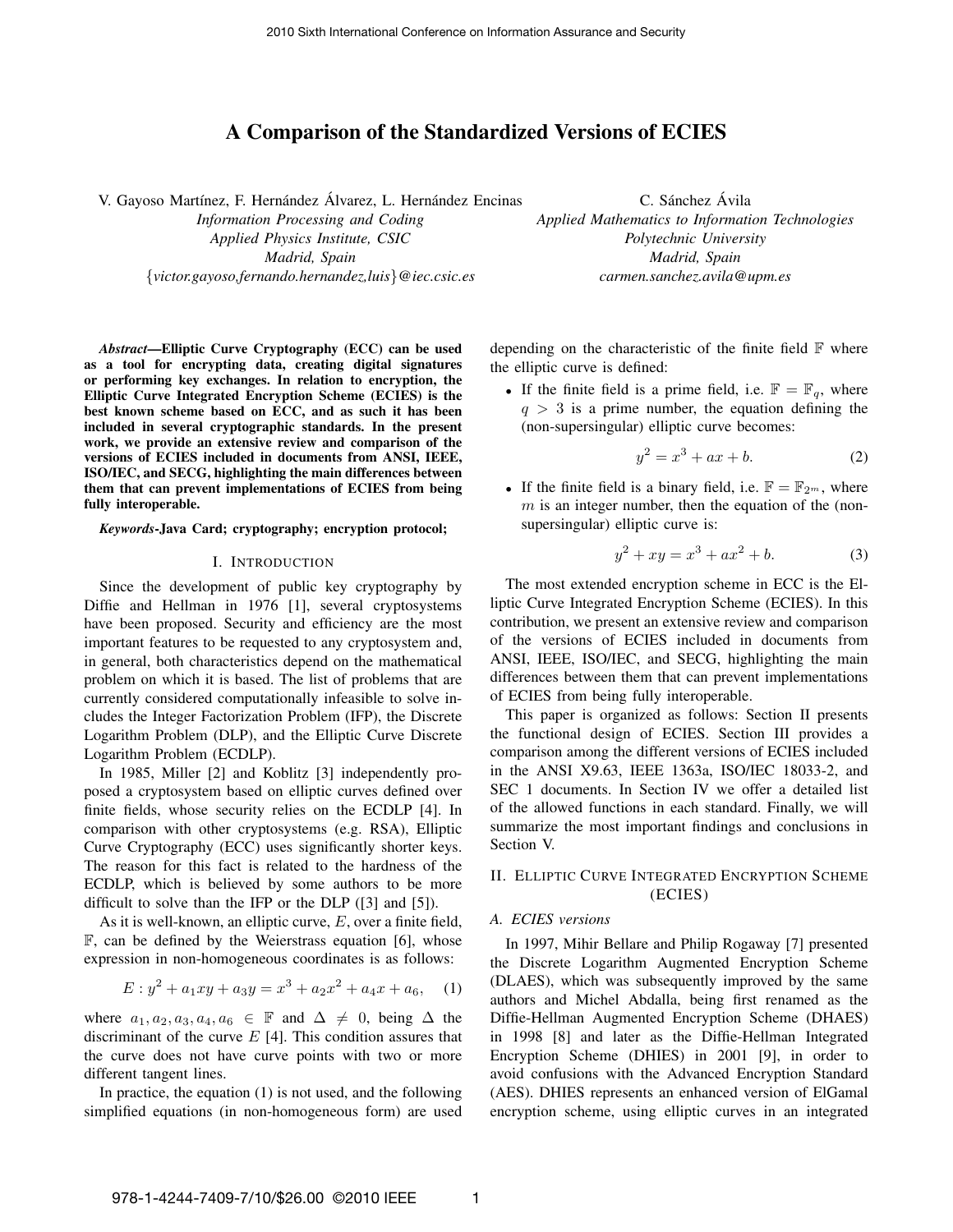

Figure 1. DHIES functional diagram.

scheme which includes public key operations, encryption algorithms, MAC codes and hash computations. Because of the integration of different functions, DHIES is considered to be secure against chosen ciphertext attacks without having to increase the number of operations or the key length [9].

Figure 1 presents the version of DHIES included in [9], where  $M$  represents the clear message,  $g$  is a generator of a multiplicative cyclic group  $G, g^u$  and  $g^v$  are the sender's and recipient's public keys, respectively, and  $u$  and  $v$  are the sender's and recipient's private keys, respectively. We denote by  $\mathcal E$  the symmetric encryption algorithm, while  $\mathcal T$ is the MAC code generation function, and *H* is the hash function.

DHIES was evaluated by ANSI and included with some modifications in the ANSI X9.63 standard [10] in 2001. Independently, IEEE had released in 2000 the IEEE 1363 standard [11], so when ANSI X9.63 was made public, they reviewed both DHIES and the version proposed by ANSI, and included a modified version in the amendment IEEE 1363a [12] released in 2004. All these versions of the scheme receive the generic name of ECIES (Elliptic Curve Integrated Encryption Scheme), even though the versions are not identical.

During those years, another ISO/IEC expert group was collaborating in the creation of the set of standards to be known as the 18033 family, so they took as starting point all the previous versions of ECIES and the existing studies about its security and produced another slightly different version of ECIES, which was included in the ISO/IEC 18033-2 standard [13] in 2006.

In order to finish this compilation of ECIES versions, it is necessary to point out a document provided by the Standards for Efficient Cryptography Group (SECG), an industry consortium, that included ECIES in the SEC 1 document [14] released in 2000 (version 1.0) and updated in 2009 (version 2.0).

### *B. ECIES functional components*

As it name indicates, ECIES is an integrated encryption scheme that uses the following functions:

- <sup>∙</sup> Key Agreement (KA): Function used for the generation of a shared secret by two parties.
- <sup>∙</sup> Key Derivation (KDF): Mechanism that produces a set of keys from keying material and some optional parameters.
- <sup>∙</sup> Hash (HASH): Digest function.
- <sup>∙</sup> Encryption (ENC): Symmetric encryption algorithm.
- <sup>∙</sup> Message Authentication Code (MAC): Information used to authenticate a message.

After comparing the ECIES versions defined by ANSI, IEEE, ISO/IEC, and SECG, two groups of differences are clearly detected:

- <sup>∙</sup> Functionality: Implementation details, usage of optional elements, binary representation conventions, etc.
- <sup>∙</sup> Allowed functions: Specific functions (HASH, ENC, etc.) allowed for their use in each standard.

# III. COMPARISON OF ECIES FUNCTIONALITY

In this section, we analyse in pairs the main differences in terms of functionality among the different standard implementations of ECIES.

# *A. DHIES and ANSI X9.63 versions*

The following list presents the main differences between the original DHIES specification [15] and the version implemented in the ANSI X9.63 standard [10].

- <sup>∙</sup> DHIES does not allow arbitrary parameters in neither the KDF nor the MAC function, whilst X9.63 does allow parameters in both functions.
- <sup>∙</sup> DHIES uses a HASH function to produce the MAC and ENC keys. In comparison, ANSI X9.63 uses a KDF construction where the data is processed during several rounds.
- <sup>∙</sup> DHIES interprets the leftmost bits of the output of the KDF function as the MAC key, and the rightmost bits as the ENC key. In ANSI X9.63, the order is precisely the opposite.
- <sup>∙</sup> DHIES allows to use as the symmetric encryption cipher either a stream or a block cipher, letting the option of the specific cipher to use open. In comparison, ANSI X9.63 only allows the usage of the XOR function.

### *B. ANSI X9.63 and IEEE 1363a versions*

The list included hereafter reflects the main differences between the ECIES implementations included in the ANSI X9.63 [10] and IEEE 1363a [12] standards.

- <sup>∙</sup> ANSI X9.63 only uses the DH with cofactor procedure as the KA function, while IEEE 1363a allows both versions with and without cofactor.
- <sup>∙</sup> ANSI X9.63 allows to use an arbitrary parameter as an input to the KDF function, but does not mention the content of that optional parameter. In comparison, the so-called DHAES mode in IEEE 1363a mandates to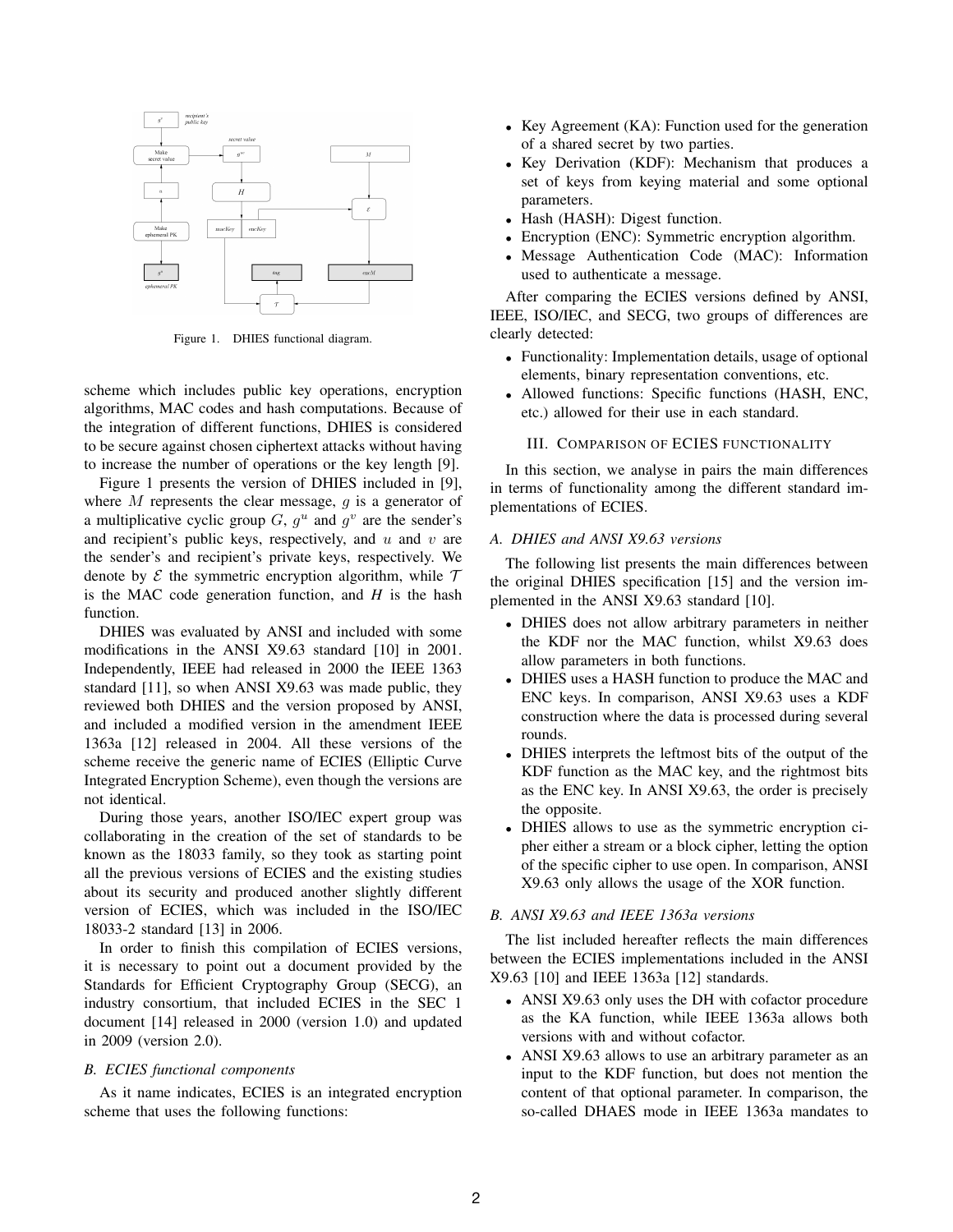use the binary representation of the sender's public key as an input parameter.

- <sup>∙</sup> ANSI X9.63 produces the first coordinate of the element generated as the output of the KA function, while IEEE 1363a uses the whole element generated.
- <sup>∙</sup> ANSI X9.63 always interprets the leftmost bits of the output of the KDF function as the ENC key, and the rightmost bits as the MAC key. In comparison, IEEE 1363a interprets the output as  $k_{MAC}$  | $|k_{ENC}$  when using a stream cipher, and the opposite when using a block cipher.

### *C. IEEE 1363a and ISO/IEC 18033-2 versions*

The following list presents the main differences between the IEEE 1363a [12] and ISO/IEC 18033-2 [13] standards.

- <sup>∙</sup> IEEE 1363a allows the usage of parameters in the KDF function, whereas ISO/IEC 18033-2 does not allow parameters in that function.
- <sup>∙</sup> IEEE 1363a includes the option to use either bit or byte strings, whilst ISO/IEC 18033-2 mandates the usage of byte strings.
- <sup>∙</sup> IEEE 1363a suggests to use always the same set of parameters and functions for a given public key. In comparison, ISO/IEC 18033-2 mandates not to change under any circumstance those parameters for the same receiver's public key.
- <sup>∙</sup> IEEE 1363a states that the minimum key length must be 160 bits. In contrast, ISO/IEC 18033-2 does not mention any minimum key length.

It is worth mentioning that there were more differences between IEEE 1363a and the first draft versions of ISO/IEC 18033-2 [16]. These differences were removed in the final version of the document in order to obtain a higher level of compatibility with previous standards and implementations.

# *D. ISO/IEC 18033-2 and SECG SEC 1 versions*

The following list provides the main differences between the ECIES implementations included in the ISO/IEC 18033- 2 standard [13] and the SEC 1 document [14].

- <sup>∙</sup> ISO/IEC 18033-2 does not allow input parameters in the KDF function, whilst SEC 1 allows to include this additional information, even though in the example test vectors included in the GEC 2 document [17] no additional parameters were used.
- <sup>∙</sup> SEC 1 does not explicitly include the sender's ephemeral public key in the KDF computation. However, it mentions that the public key could be one of the elements that could be used as input parameter in that function.
- <sup>∙</sup> ISO/IEC 18033-2 does not mention minimum key lengths, whereas SEC 1 states that the selection of the field must be guided by the following requirements:
	- $\mathbb{F}_q$ :  $\lceil \log_2 q \rceil \in \{192, 224, 256, 384, 521\}.$  $\mathbb{F}_{2^m}$ :  $m \in \{163, 233, 239, 283, 409, 571\}.$

### IV. ECIES ALLOWED FUNCTIONS COMPARISON

This section presents the comparison of the allowed KA, KDF, HASH, ENC, and MAC functions included in the aforementioned standards, as summarized in Table I, where:

- <sup>∙</sup> DH denotes the Diffie Hellman key agreement function and DHC is the Diffie Hellman function with cofactor.
- <sup>∙</sup> X9.63-KDF is defined in [10], KDF1 and KDF2 are functions included in [13], and NIST-800-56 is the KDF concatenation function of [18].
- <sup>∙</sup> SHA-1 is included in [19], SHA-2 represents the family composed by SHA-256, SHA-384, and SHA-512, SHA-2<sup>∗</sup> is the SHA-2 family with the addition of the SHA-224 hash algorithm, RIPEMD is the set of hash algorithms defined in [20], and WHIRLPOOL is included in [21].
- <sup>∙</sup> TDES is the Triple DES algorithm in CBC mode [22], AES represents the Advanced Encryption Standard family (i.e., AES-128, AES-192, and AES-256), MISTY1 is the algorithm specified in [23] and CAST-128 is included in [24].
- <sup>∙</sup> DEA is the MAC function specified in [25], X9.71 is included in [26], MAC1, HMAC-SHA-1, and HMAC-RIPEMD are defined in [27], HMAC-SHA-2 represents the family of HMAC algorithms (i.e., HMAC-SHA-256, HMAC-SHA-384, and HMAC-SHA-512) described in [28], HMAC-SHA-2<sup>∗</sup> is the same as HMAC-SHA-2 with the addition of the HMAC-SHA-224 function, and CMAC-AES is the set of AES-related HMAC functions included in [29].

| Table I            |
|--------------------|
| <b>KA FUNCTION</b> |

|             | X9.63             | 1363a         | 18033-2          | SEC 1           |
|-------------|-------------------|---------------|------------------|-----------------|
| KA          | DH                | DH            | DH               | DH              |
|             |                   | <b>DHC</b>    | <b>DHC</b>       | <b>DHC</b>      |
| <b>KDF</b>  | $X9.63-KDF$       | $X9.63-KDF$   | KDF1             | $X9.63-KDF$     |
|             |                   |               | KDF <sub>2</sub> | NIST-800-56     |
| <b>HASH</b> | $SHA-1$           | $SHA-1$       | $SHA-1$          | $SHA-1$         |
|             |                   | SHA-2         | $SHA-2$          | $SHA-2*$        |
|             |                   | <b>RIPEMD</b> | <b>RIPEMD</b>    |                 |
|             |                   |               | WHIRLPOOL        |                 |
|             | XOR               | <b>TDES</b>   | <b>TDES</b>      | <b>XOR</b>      |
|             |                   | <b>AES</b>    | <b>AES</b>       | <b>AES</b>      |
| <b>ENC</b>  |                   |               | MISTY1           |                 |
|             |                   |               | <b>CAST-128</b>  |                 |
| <b>MAC</b>  | <b>DEA</b>        | MAC1          | $H-SHA-1$        | $H-SHA-1$       |
|             | <b>ANSI X9.71</b> |               | $H-SHA-2$        | $H-SHA-2*$      |
|             |                   |               | <b>H-RIPEMD</b>  | <b>CMAC-AES</b> |

#### V. CONCLUSION

After reviewing the different versions of ECIES included in the standards, it is clear that it is not possible to implement a software version compatible with all the standards, regarding both the specific operations and the list of allowed functions and algorithms. In addition to this, implementations may face another important problem, which is the